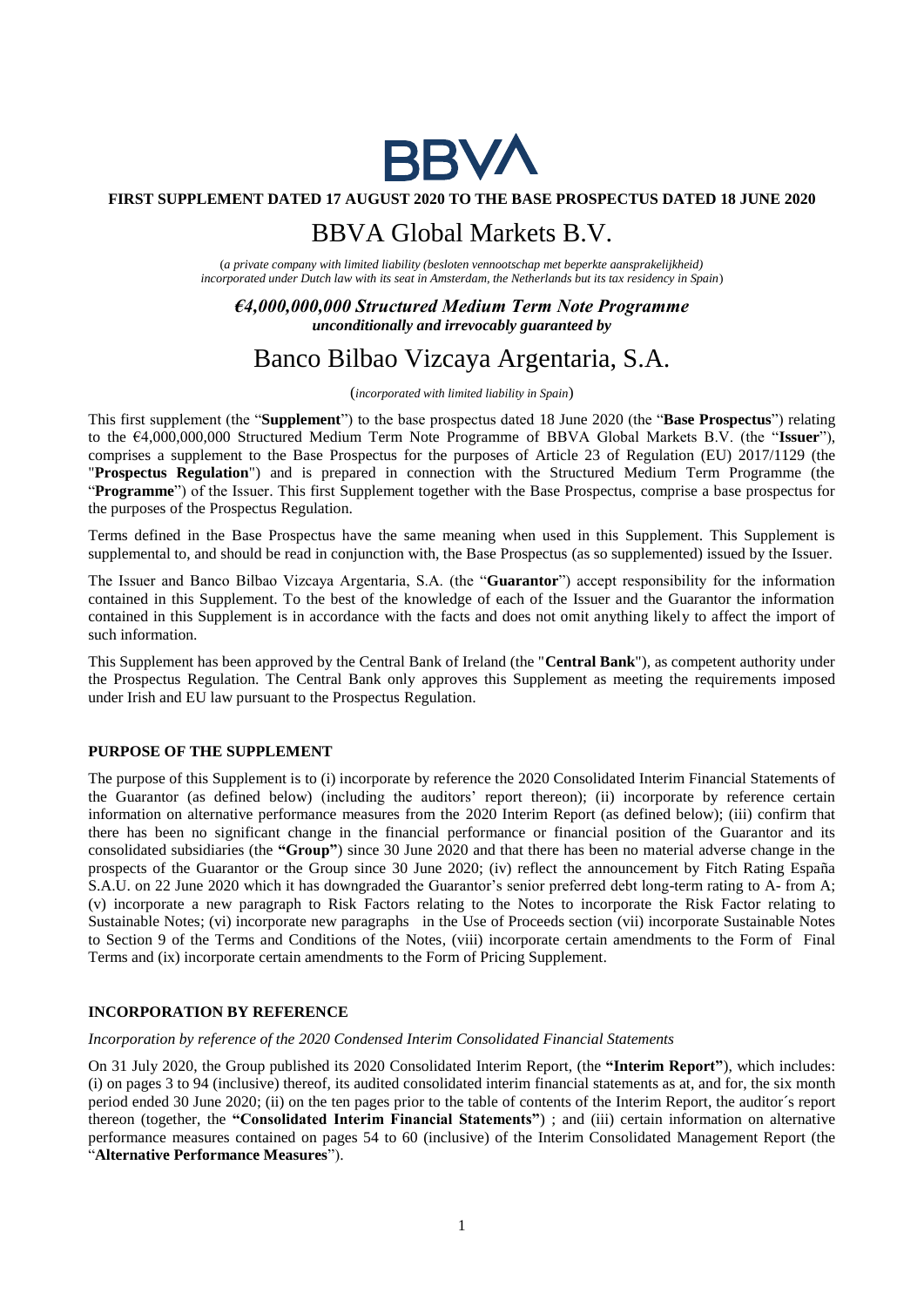A copy of the Interim Report has been filed with the Central Bank of Ireland and is available at [https://shareholdersandinvestors.bbva.com/wp-content/uploads/2020/07/Interim-and-Management-Consolidated-](https://shareholdersandinvestors.bbva.com/wp-content/uploads/2020/07/Interim-and-Management-Consolidated-Report-June-2020_Eng.pdf)Report-June-2020 Eng.pdf.

By virtue of this Supplement, (i) the Consolidated Interim Financial Statements (including the auditors' report thereon) and (ii) the Alternative Performance Measures are incorporated by reference in, and form part of, the Base Prospectus as of the date of this Supplement.

The non-incorporated parts of the Interim Report are either not relevant for an investor or are covered elsewhere in the Base Prospectus.

Copies of all documents incorporated by reference in the Base Prospectus can be obtained from the Guarantor as described herein.

If documents which are incorporated by reference or attached to this Supplement themselves incorporate any information or other documents therein, either expressly or implicitly, such information or other documents will not form part of this Supplement for the purposes of the Prospectus Regulation except where such information or other documents are specially incorporated by reference or attached to this Supplement

# **SIGNIFICANT OR MATERIAL CHANGE STATEMENT**

Paragraph 8 of the General Information section on page 513 of the Base Prospectus shall be deemed to be deleted in its entirety and replaced by the following wording:

"Save as disclosed in this Base Prospectus, there has been no material adverse change in the prospects of the Group since 30 June 2020 and there has been no material adverse change in the prospects of the Issuer since 31 December 2019.

Save as disclosed in this Base Prospectus , there has been no significant change in the financial performance or the financial position of the Group since 30 June 2020 and there has been no significant change in the financial or trading position of the Issuer since 31 December 2019."

#### **CHANGE IN CREDIT RATINGS**

The last paragraph of the Risk Factor entitled "*BBVA and some of its subsidiaries depend on their credit ratings, as well as that given to the sovereign debt of the Kingdom of Spain*" on page 18 will be deleted in its entirety and replaced by the following wording:

"As a consequence of the COVID-19 pandemic, some rating agencies have reviewed the Group's credit ratings or trends. Specifically on 1 April, 2020, DBRS confirmed BBVA's long-term rating of A (High) and maintained the outlook as stable. On 29 April 2020, S&P Global confirmed BBVA's long-term rating of A- and maintained its negative outlook. On 22 June 2020, Fitch downgraded the BBVA's preferred senior debt rating from A with Rating Watch Negative to A- with stable outlook. There may be more ratings actions and changes in in BBVA's credit ratings in the future as a result of the crisis caused by the COVID-19 pandemic."

Paragraph 13 of the General Information section on page 514 of the Base Prospectus shall be deemed to be deleted in its entirety and replaced by the following wording:

"The Programme is rated A- by Standard & Poor's Credit Market Services Europe Limited (**"S&P Global"**) and A3 by Moody's Investors Services España, S.A. (**"Moody's"**). The Guarantor has been rated A- by S&P Global, A3 by Moody's and A- by Fitch Ratings España, S.A.U. (**"Fitch"**). The Issuer has been rated A- by S&P Global. Each of S&P Global, Moody's and Fitch is established in the European Union and is registered under the CRA Regulation. As such, each of S&P Global, Moody's and Fitch is included in the list of credit rating agencies published by the European Securities and Markets Authority ("ESMA") on its website (at [http://www.esma.europa.eu/page/List-registered](http://www.esma.europa.eu/page/List-registered-andcertified-CRAs)[andcertified-CRAs\)](http://www.esma.europa.eu/page/List-registered-andcertified-CRAs) in accordance with such CRA Regulation. Notes issued under the Programme may be rated or unrated. Where a Tranche of Notes is rated, such rating will be disclosed in the Final Terms and will not necessarily be the same as the rating assigned to the Programme by the relevant rating agency. A security rating is not a recommendation to buy, sell or hold securities and may be subject to suspension, reduction or withdrawal at any time by the assigning rating agency.

The Credit Ratings stated above have the following meanings according to the relevant rating agencies:

S&P Global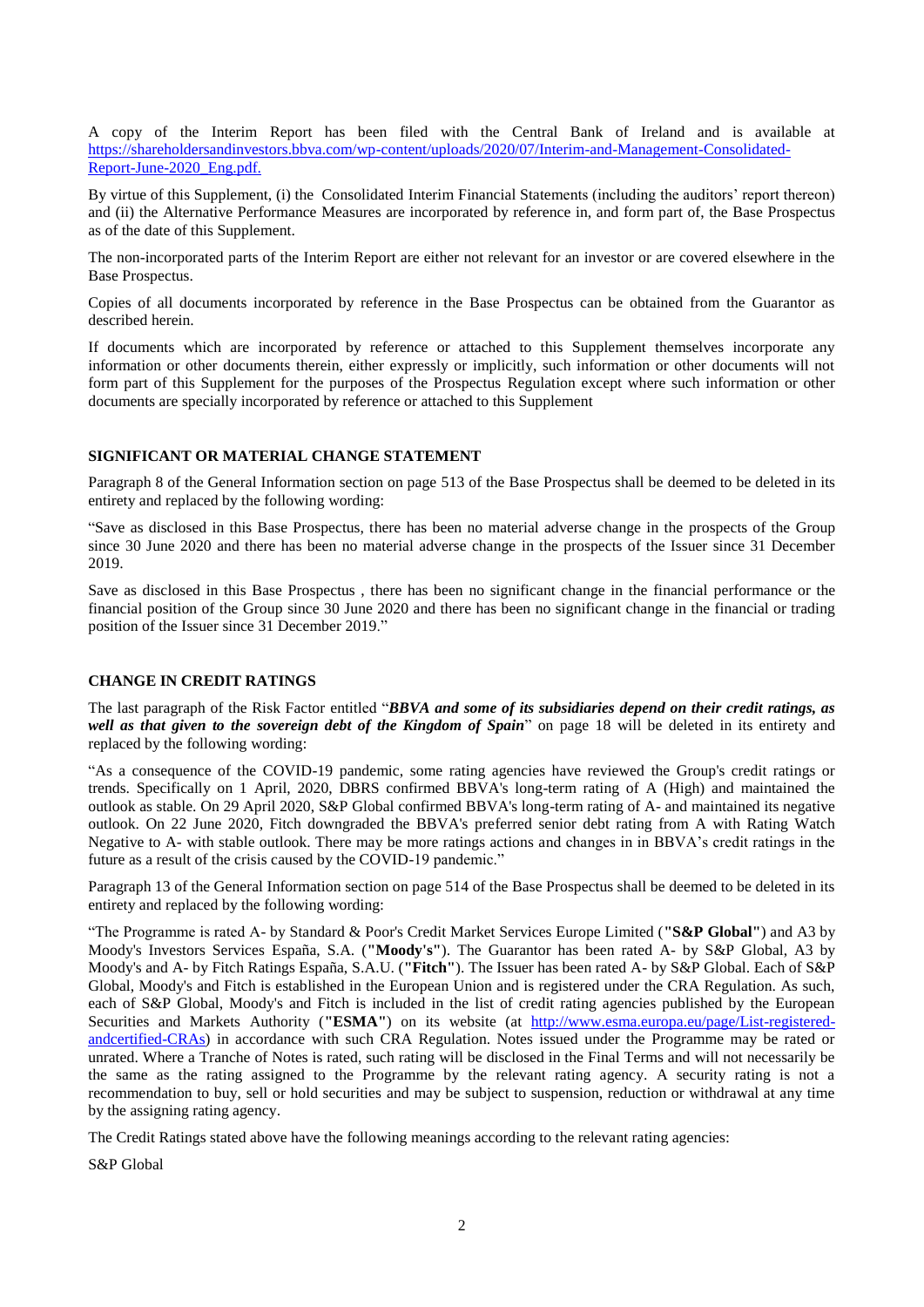An obligor rated "A" has strong capacity to meet its financial commitments but is somewhat more susceptible to the adverse effects of changes in circumstances and economic conditions than obligors in higher-rated categories.

An S&P Global negative outlook means that a rating may be lowered. (Source: [https://www.standardandpoors.com/en\\_US/web/guest/article/-/view/sourceId/504352\)](https://www.standardandpoors.com/en_US/web/guest/article/-/view/sourceId/504352)

Moody's

Obligations rated "A" are considered upper-medium-grade and are subject to low credit risk. (Source: [https://www.moodys.com/Pages/amr002002.aspx?stop\\_mobi=yes\)](https://www.moodys.com/Pages/amr002002.aspx?stop_mobi=yes)

#### Fitch

"A" ratings denote expectations of low default risk. The capacity for payment of financial commitments is considered strong. This capacity may, nevertheless, be more vulnerable to adverse business or economic conditions than is the case for higher ratings. (Source[: https://www.fitchratings.com/products/rating-definitions#rating-scales\)](https://www.fitchratings.com/products/rating-definitions#rating-scales)

## **AMENDMENT TO RISK FACTORS**

The Risk Factor section of the Programme will be amended by adding a new subsection 3.6 under the title "**3.6. Risk Factor relating to Sustainable Notes"** on page 50 with the following:

#### **"3.6. Risk Factor relating to Sustainable Notes**

#### *The application of the net proceeds of Sustainable Notes may not meet investor expectations or be suitable for an investor's investment criteria*

Prospective investors in any Notes, where it is specified in "Reasons for the Offer" in paragraph 4 in Part B of the applicable Final Terms that the net proceeds are to be separately identified and applied by the Guarantor for "green", "social" or "sustainability" purposes or the maintenance of a Sustainable Portfolio as defined in "Use of Proceeds" section of this Base Prospectus (**"Green Notes"**, **"Social Notes"** or **"Sustainability Notes"**, or **"ESG-Linked Notes"** respectively and together, **"Sustainable Notes"**), should have regard to the information provided concerning the use of the net proceeds of those Sustainable Notes and must determine for themselves the relevance of such information for the purpose of any investment in such Sustainable Notes together with any other investigation such investor deems necessary. In particular no assurance is given by the Issuer, the Guarantor or the Dealer that the use of such proceeds will satisfy, whether in whole or in part, any present or future expectations or requirements as regards any investment criteria or guidelines with which such investor or its investments are required to comply.

Furthermore, it should be noted that there is currently no clear definition (legal, regulatory or otherwise) of, nor market consensus as to what constitutes, a "green", "social" or "sustainable" or an equivalently-labelled project or as to what precise attributes are required for a particular project to be defined as "green", "social" or "sustainable" or such other equivalent label nor can any assurance be given that such a clear definition or consensus will develop over time or that any prevailing market consensus will not significantly change. Accordingly, no assurance is or can be given to investors that any projects or uses the subject of, or related to, any such project or will meet any or all investor expectations regarding such "green", "social" or "sustainable" or other equivalently-labelled performance objectives or that any adverse environmental, social and/or other impacts will not occur during the implementation of any projects or uses the subject of, or related to, any such project.

A basis for the determination of such "green" project definition has been established in the EU with the publication in the Official Journal of the EU on 22nd June, 2020 of Regulation (EU) 2020/852 of the European Parliament and of the Council of 18 June 2020 (the **"Sustainable Finance Taxonomy Regulation"**) on the establishment of a framework to facilitate sustainable investment (the **"EU Sustainable Finance Taxonomy"**). The EU Sustainable Finance Taxonomy is subject to further development by way of the implementation by the European Commission through delegated regulations of technical screening criteria for the environmental objectives set out in the Sustainable Finance Taxonomy Regulation. While the Guarantor's Sustainable Development Goals (SDGs) Bond Framework (April 2018) published on its website [\(https://shareholdersandinvestors.bbva.com\)](https://shareholdersandinvestors.bbva.com/) (including as amended, supplemented, restated or otherwise updated on such website from time to time, the SDGs Bond Framework)), and the Guarantor's Sustainable Transaction Banking Framework (December 2019) published on its website [https://shareholdersandinvestors.bbva.com](https://shareholdersandinvestors.bbva.com/) are in alignment with the relevant objectives for the EU Sustainable Finance Taxonomy, until the technical screening criteria for such objectives have been developed it is not known whether the SDGs Bond Framework and the Sustainable Transaction Banking Framework will satisfy those criteria.

Accordingly, alignment with the EU Sustainable Finance Taxonomy, once the technical screening criteria are established, is not certain and no assurance or representation is given by the Issuer, the Guarantor or the Dealer as to the suitability or reliability for any purpose whatsoever of any report, assessment, opinion or certification of any third party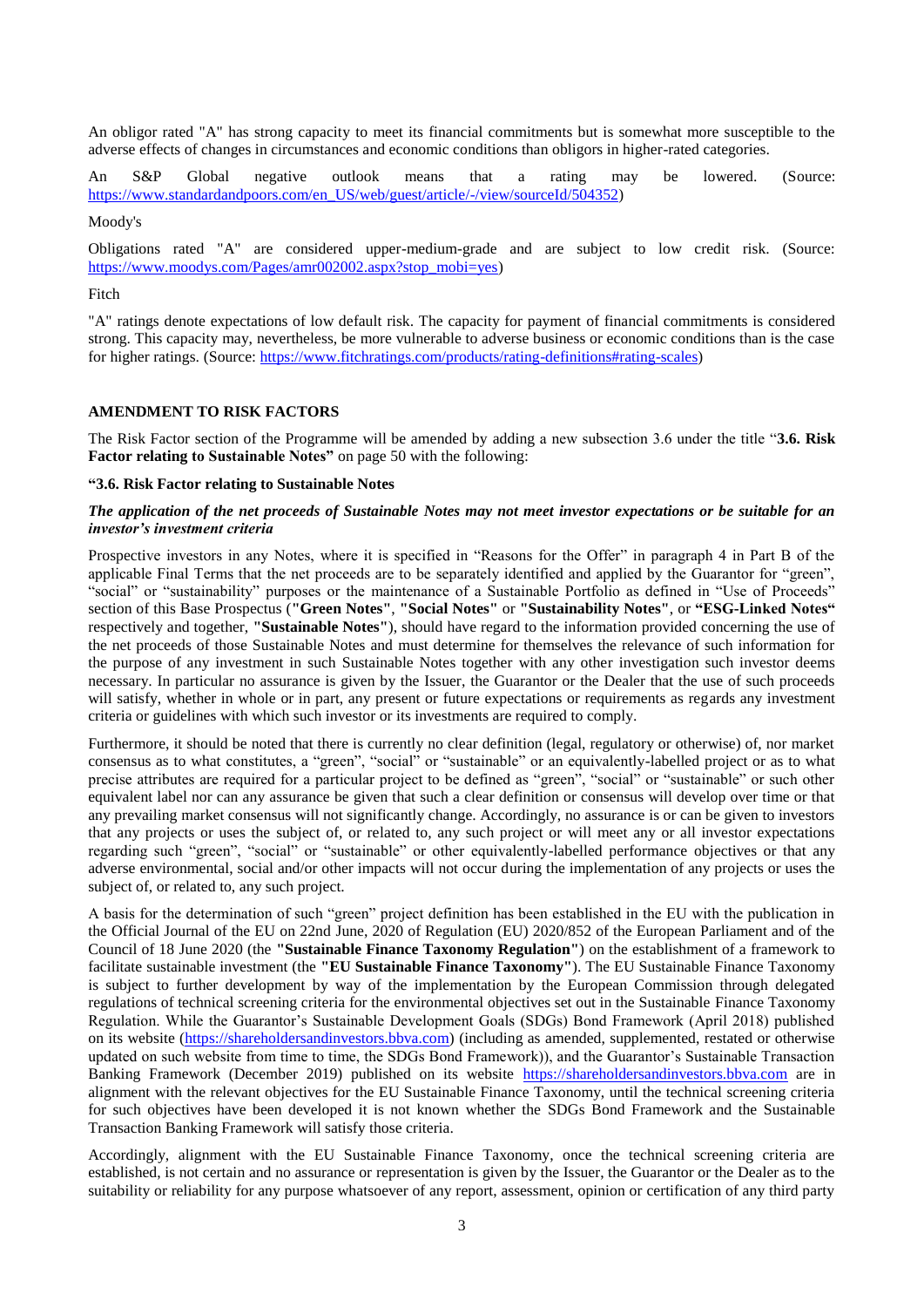(whether or not solicited by the Guarantor) which may or may not be made available in connection with the issue of such Sustainable Notes and in particular with any projects or any other use to fulfil any environmental, social, sustainability and/or other criteria. Any such report, assessment, opinion or certification is not, nor shall be deemed to be, incorporated in and/or form part of this Base Prospectus.

Any such report, assessment, opinion or certification is not, nor should be deemed to be, a recommendation by the Issuer, the Guarantor or the Dealer or any other person to buy, sell or hold any such Sustainable Notes. Any such report, assessment, opinion or certification is only current as of the date it was issued. Prospective investors must determine for themselves the relevance of any such report, assessment, opinion or certification and/or the information contained therein and/or the provider of such report, assessment, opinion or certification for the purpose of any investment in such Sustainable Notes. Currently, the providers of such reports, assessments, opinions and certifications are not subject to any specific oversight or regulatory or other regime.

While it is the intention of the Guarantor, to apply the net proceeds of any Sustainable Notes and, obtain and publish the relevant reports, assessments, opinions and certifications in, or substantially in, the manner described in "Reasons for the Offer" in paragraph 4 in Part B of the applicable Final Terms there can be no assurance that the Guarantor will be able to do this. Nor can there be any assurance that any projects or uses will be completed within any specified period or at all or with the results or outcome (whether or not related to the environment, social or sustainability) as originally expected or anticipated by the Guarantor.

Any such event or failure by the Guarantor to apply the net proceeds of any of Sustainable Notes issued for its identified purposes or to obtain and publish any such reports, assessments, opinions and certifications, will not give rise to any claim of a holder of such Sustainable Notes against the Issuer or the Guarantor. The withdrawal of any report, assessment, opinion or certification as described above, or any such report, assessment, opinion or certification attesting that the Guarantor is not complying in whole or in part with any matters for which such report, assessment, opinion or certification is reporting, assessing, opining or certifying on, may have a material adverse effect on the value of such Sustainable Notes and/or result in adverse consequences for certain investors with portfolio mandates to invest in securities to be used for a particular purpose."

#### **AMENDMENT TO USE OF PROCEEDS:**

The Use of Proceeds section of the Programme will be amended by adding the following paragraphs at the end of such section on page 446:

"In addition, where the "Reasons for the Offer" in paragraph 4 of Part B of the applicable Final Terms are stated to be for "green", "social" or "sustainability" purposes, or for the "maintenance of a Sustainable Portfolio" as described in this "Use of Proceeds" section the net proceeds from each such issue of Sustainable Notes will be used as so described. If specified otherwise in the applicable Final Terms, the net proceeds from the issue of the relevant Notes will be used as so specified.

Sustainable Notes issued under the Programme may be subject to the Guarantor's Sustainable Development Goals (SDGs) Bond Framework (April 2018) published on its website [\(https://shareholdersandinvestors.bbva.com\)](https://shareholdersandinvestors.bbva.com/) (including as amended, supplemented, restated or otherwise updated on such website from time to time, the **"SDGs Bond Framework"**)) (the **"SDG Notes"**) or to the Guarantor's Sustainable Transaction Banking Framework (December 2019) published on its website (available as at the date of this Base Prospectus at [https://shareholdersandinvestors.bbva.com\)](https://shareholdersandinvestors.bbva.com/), the **"Sustainable Transaction Banking Framework"** (the **"ESG-Linked Notes"**).

For any Sustainable Notes, an amount equal to the net proceeds from each issue of Sustainable Notes will be separately identified and applied by the Guarantor in:

(i) for the SDG Notes, financing or refinancing on a portfolio basis Green Projects and/or Social Projects (each as defined below and further described in the SDGs Bond Framework) (together, the **"Sustainability Projects"**), including the financing of new or future Sustainability Projects, and the refinancing of existing and on-going Sustainability Projects where originally financed within three years of the issue of the relevant Notes, all in accordance with the SDGs Bond Framework. In the case of Green Notes, such financing or refinancing shall be of Green Projects, in the case of Social Notes, such financing or refinancing shall be of Social Projects and, in the case of Sustainability Notes, such financing or refinancing shall be of Green Projects and Social Projects.

**"Green Projects"** are projects where at least 80 per cent. of (i) the principal amount financed is for the financing of activities falling or (ii) the business of the borrower in respect of the relevant project falls, under the "green eligible categories" described in the SDGs Bond Framework of energy efficiency,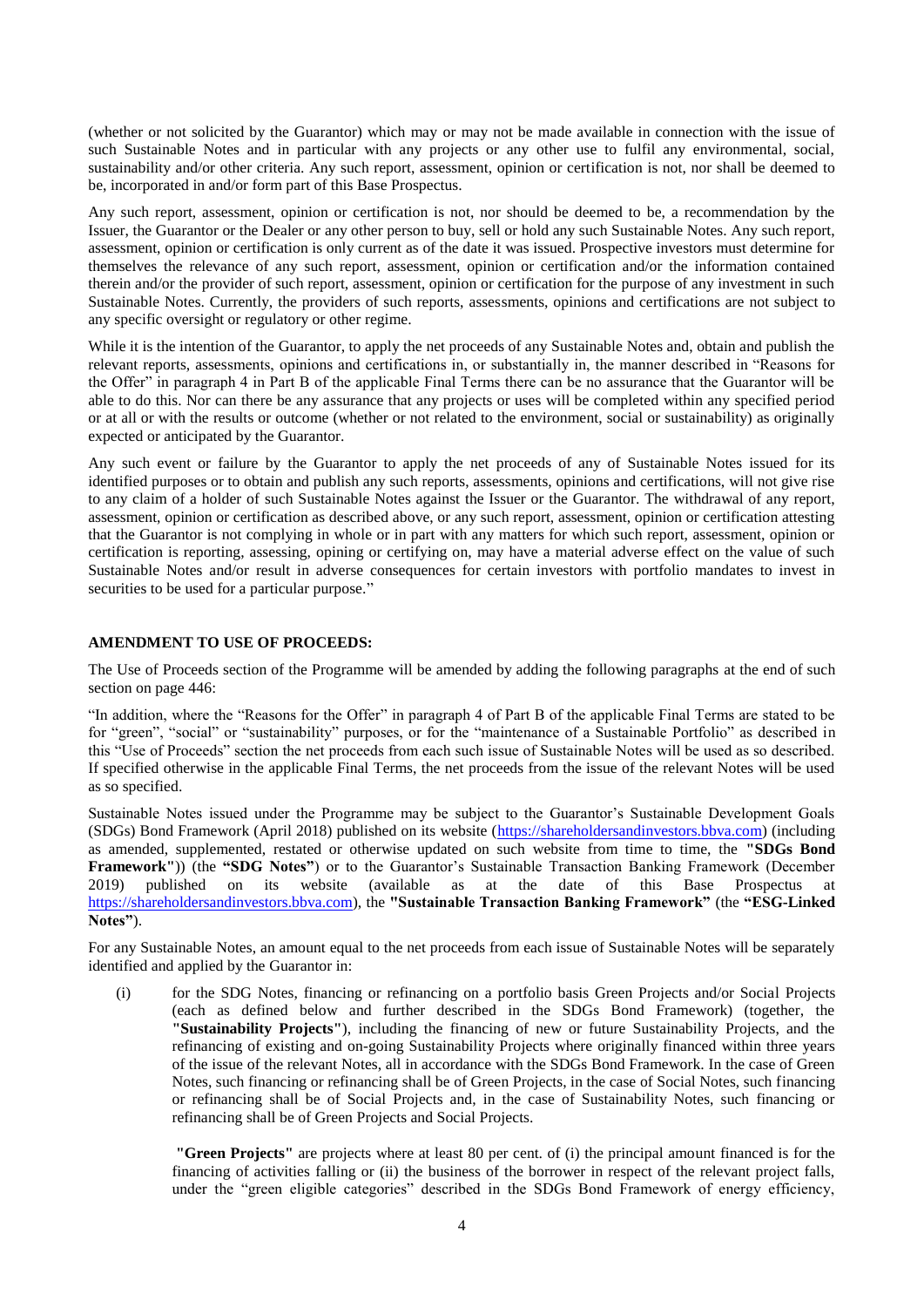sustainable transport, water, waste management and/or renewable energy, each as further described in the SDGs Bond Framework, and, at any time, include any other "green" projects in accordance with any update of the ICMA Green Bond Principles at such time.

The **"ICMA Green Bond Principles"**, at any time, are the Green Bond Principles published by the International Capital Markets Association at such time, which as of the date of this Base Prospectus are the Green Bond Principles 2018 [\(https://www.icmagroup.org/green-social-and-sustainability-bonds/green](https://www.icmagroup.org/green-social-and-sustainability-bonds/green-bondprinciplesgbp/)[bondprinciplesgbp/\)](https://www.icmagroup.org/green-social-and-sustainability-bonds/green-bondprinciplesgbp/).

**"Social Projects"** are projects where at least 80 per cent. of (i) the principal amount financed is for the financing of activities falling or (ii) the business of the borrower in respect of the relevant project falls, under the "social eligible categories" described in the SDGs Bond Framework of healthcare, education, SME financing and microfinancing, and/or affordable housing, each as further described in the SDGs Bond Framework, and, at any time, include any other "social" projects in accordance with any update of the ICMA Social Bond Principles at such time.

The **"ICMA Social Bond Principles"**, at any time, are the Social Bond Principles published by the International Capital Markets Association at such time, which as of the date of this Base Prospectus are the Social Bond Principles 2020 [\(https://www.icmagroup.org/assets/documents/Regulatory/Green-](https://www.icmagroup.org/assets/documents/Regulatory/Green-Bonds/June2020/Social-Bond-PrinciplesJune-2020-090620.pdf)[Bonds/June2020/Social-Bond-PrinciplesJune-2020-090620.pdf\)](https://www.icmagroup.org/assets/documents/Regulatory/Green-Bonds/June2020/Social-Bond-PrinciplesJune-2020-090620.pdf). The proceeds of any SDG Notes will not be used to finance nuclear power generation, large scale (above 20 megawatt) dam, defence, mining, carbon related or oil and gas activities.

Pending the application of any net proceeds of SDG Notes in financing or refinancing the relevant Sustainability Projects, such proceeds will be applied by the Guarantor on the same basis as for the management of its liquidity portfolio. The Guarantor will endeavour to apply a percentage of the net proceeds of any SDG Notes in financing Sustainability Projects originated in the year of issue of such SDG Notes. In the event that any Sustainability Project to which the net proceeds of any SDG Notes are allocated, ceases or will cease to comply with the relevant categories for such Sustainability Project to constitute a Green Project or a Social Project, as the case may be, the Guarantor will substitute that Sustainability Project within the relevant portfolio for a compliant Sustainability Project.

Annually, the Guarantor will publish a report on its website [\(https://shareholdersandinvestors.bbva.com\)](https://shareholdersandinvestors.bbva.com/) in respect of that Series of SDG Notes as described in the SDGs Bond Framework.

The Guarantor has obtained an independent verification assessment from DNV GL Business Assurance Services Limited in respect of the SDGs Bond Framework. This independent verification assessment is published on the Guarantor's website [\(https://shareholdersandinvestors.bbva.com\)](https://shareholdersandinvestors.bbva.com/). The Guarantor further intends to obtain an independent verification assessment from an external verifier for each benchmark Series of SDG Notes it issues and will publish that verification assessment on its website [\(https://shareholdersandinvestors.bbva.com\)](https://shareholdersandinvestors.bbva.com/). In addition, the Guarantor may request, on an annual basis starting one year after the issue of each Series of SDG Notes and until maturity (or until redemption in full), a limited assurance report of the allocation of the net proceeds of those SDG Notes to Green Projects and/or Social Projects, as the case may be, which may be provided by its external auditor or another suitably qualified provider and published on its website [\(https://shareholdersandinvestors.bbva.com\)](https://shareholdersandinvestors.bbva.com/).

Neither the SDGs Bond Framework, nor any of the above reports, verification assessments or contents of any of the above websites are incorporated in or form part of this Base Prospectus.

(ii) for the ESG-Linked Notes, in maintaining the Guarantor's Sustainable Portfolio (as defined below) in accordance with certain eligible criteria set out in the Sustainable Transaction Banking Framework.

**"Sustainable Portfolio"** means the portfolio made up of bonds and shares issued by companies deemed sustainable based on the eligibility criteria set out in the Sustainable Transaction Banking Framework - Sustainability linked products.

At every single moment, the sum of the volume of the proceeds of every outstanding product issued or marketed under the Sustainable Transaction Banking Framework shall not exceed the balance of the Sustainable Portfolio. A buffer will be established in order to ensure that the aforementioned balance of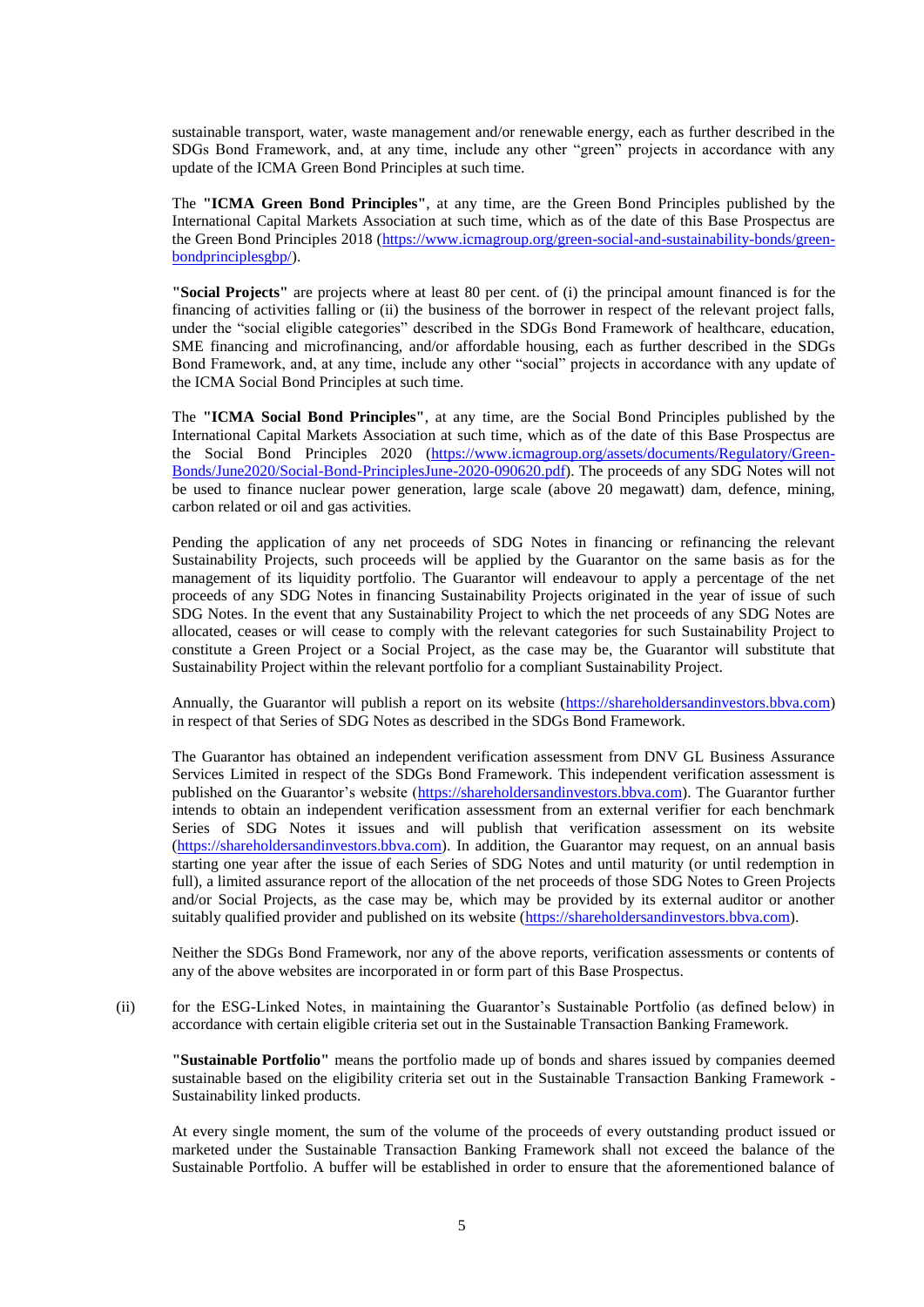the Sustainable Portfolio is always greater than the sum of the volume of the proceeds of all the outstanding products issued or marketed under the Sustainable Transaction Banking Framework.

Annually, the Guarantor will publish a report on its website [\(https://shareholdersandinvestors.bbva.com\)](https://shareholdersandinvestors.bbva.com/) in respect of the number, the industries and the geographies of the companies included in the Sustainable Portfolio as described in the Sustainable Transaction Banking Framework.

The Guarantor has obtained an independent verification assessment from Vigeo SAS, in respect of the Sustainable Transaction Banking Framework. This independent verification assessment is published on the Guarantor's website [\(https://shareholdersandinvestors.bbva.com\)](https://shareholdersandinvestors.bbva.com/). In addition to the independent verification assessment referred above, the Guarantor will request, on an annual basis, a limited assurance report of the allocation of the proceeds to its external auditor or another suitably qualified provider.

Neither the SDGs Bond Framework, nor the Sustainable Transaction Banking Framework, nor any of the above reports, verification assessments or contents of any of the above websites are incorporated in or form part of this Base Prospectus."

#### **AMENDMENT TO THE TERMS AND CONDITIONS OF THE NOTES:**

Section 9 of the Terms and Conditions of the Notes will be amended by adding a new paragraph at the end on page 91 with the following:

#### *"Sustainable Notes*

In the case of any Notes where the "Reasons for the Offer" in paragraph 4 in Part B of the applicable Final Terms are stated to be for "green", "social" or "sustainability" purposes or for the "maintenance of a Sustainable Portfolio" as described in the "Use of Proceeds" section (the "**Sustainable Notes Use of Proceeds Disclosure**"), no Event of Default shall occur or other claim against the Issuer or the Guarantor or right of a holder of, or obligation or liability of the Issuer or the Guarantor in respect of, such Sustainable Notes arise as a result of the net proceeds of such Sustainable Notes not being used, any report, assessment, opinion or certification not being obtained or published, or any other step or action not being taken, in each case as set out and described in the Sustainable Notes Use of Proceeds Disclosure."

### **AMENDMENTS TO THE FORM OF FINAL TERMS:**

**A) Paragraph 4 of Part B of the Form of Final Terms for Non-Exempt Notes on page 365 shall be deleted in its entirety and replaced with the following:**

"4. [Reasons for the Offer, ]<sup>1</sup>Estimated Net Proceeds and Total Expenses<sup>2</sup>

| (i)   | Reasons for the Offer:    | [See "Use of Proceeds" wording in Base Prospectus]<br>Projects][Social Projects][Sustainability<br>[Green]<br>Projects][Sustainable Portfolio] [specify] $1^{28}$                                                          |
|-------|---------------------------|----------------------------------------------------------------------------------------------------------------------------------------------------------------------------------------------------------------------------|
| (ii)  | Estimated net proceeds:   | [specify] (If proceeds are intended for more than<br>one use will need to split out and present in order of<br>priority. If proceeds insufficient to fund all proposed<br>uses state amount and sources of other funding.) |
| (iii) | Estimated total expenses: | [specify] (Include breakdown of expenses into each<br>principal intended "use", presented in order of<br><i>priority of such "uses"</i> )                                                                                  |

<sup>1</sup> Delete in case the Reason for the Offer are not to be "green", "social" or "sustainability" purposes, or for the "maintenance of a Sustainable Portfolio".

<sup>2</sup> Delete this section for Notes with a denomination of  $\epsilon$ 100,000 or higher (or its equivalent in the relevant currency as at the date of issue) and which are not derivative securities.

### **B) Paragraph 7 of Part B of the Form of Final Terms For Non-Exempt Notes on page 365 shall be deleted in its entirety and replaced with the following:**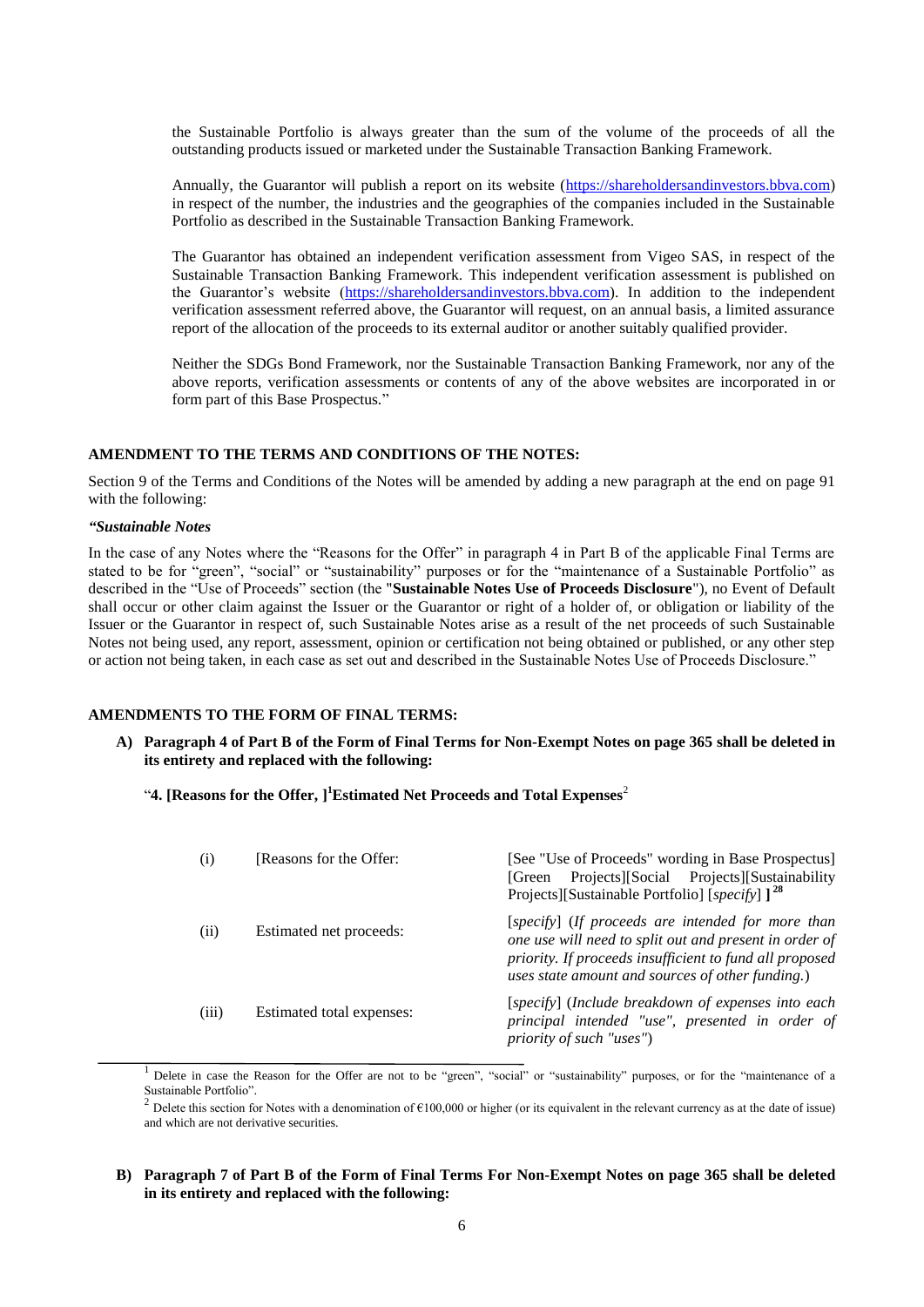# **"7. [Performance of [Index][Share][Inflation][Foreign Exchange Rate][ETF][Fund][Reference Entity/Entities][Formula][Reference Item Rate], Explanation of Effect on Value of Investment and Other Information concerning the Underlying** ] 3

*(Need to include details of where past and future performance and volatility of the index/formula/commodity/rates/reference entity/exchange traded fund/fund/other variable can be obtained and a clear and comprehensive explanation.)* 

*[Where the underlying is an index, include the name of the index and details of where the information about the index can be obtained.]*

*[Where the underlying is a security, include the name of the issuer of the security and the ISIN or equivalent identification number.]* 

*[Where the underlying is a basket of underlying, include the relevant weightings of each underlying in the basket.]* 

*[Where the underlying is a Reference Entity or a Reference Obligation, include the name of the Reference Entity, its address, country of incorporation, industry or industries in which the Reference Entity (or the issuer of the Reference Obligation) operates and the name of the market in which its securities are admitted.<sup>4</sup>*

*(Need to include a description of any market disruption or settlement disruption events that affect the underlying and any adjustment rules in relation to events concerning the underlying (if applicable).)* 

*The Issuer [intends to provide post-issuance information [specify what information will be reported and where it can be obtained]] [does not intend to provide post-issuance information]*

<sup>4</sup> Include when the Reference Entity or the Issuer of the Reference Obligation has securities already admitted to trading on a regulated market, equivalent third country market or SME Growth Market and the Credit Linked Note comprises of a single Reference Entity or Obligation or in case of a pool of Reference Entities or Obligation in which the Reference Entity or the Reference Obligation represents a 20% or more of the pool."

## **AMENDMENTS TO THE FORM OF PRICING SUPPLEMENT:**

### **A) The first paragraph on page 374 of the Form of Pricing Supplement for Exempt Notes shall be deleted in its entirety and replaced with the following:**

["The Notes are not intended to be offered, distributed or sold to any investor in the European Economic Area ("**EEA**") or the United Kingdom (the "**UK**"), and no person may offer, sell or otherwise make available any Notes which are the subject of the offering contemplated by the Base Prospectus as completed by these Pricing Supplement to any investor in the EEA or in the UK." $]$ <sup>5</sup>

<sup>5</sup> Insert where the Notes are going to be sold only outside the EEA and the UK.

# **B) Part A of the Form of Pricing Supplement for Exempt Notes shall be amended by adding the following paragraph on page 361 after provision 55:**

## **"[RESPONSIBILITY**

[The Issuer and the Guarantor accept responsibility for the information contained in these Pricing Supplement and declare that the information contained in these Pricing Supplement is, to the best of their knowledge, in accordance with the facts and contains no omission likely to affect its import. [*Insert relevant third party information*] has been extracted from [*specify source*]. The Issuer confirms that such information has been accurately reproduced and that, so far as it is aware, and is able to ascertain from information published by [*specify source*], no facts have been omitted which would render the reproduced inaccurate or misleading.] $\hat{J}^6$ 

<sup>&</sup>lt;sup>3</sup> Required for derivative securities

<sup>&</sup>lt;sup>6</sup> Insert only where the Notes are going to be listed in the Euro MTF Market of the Luxembourg Stock Exchange<sup>.</sup>